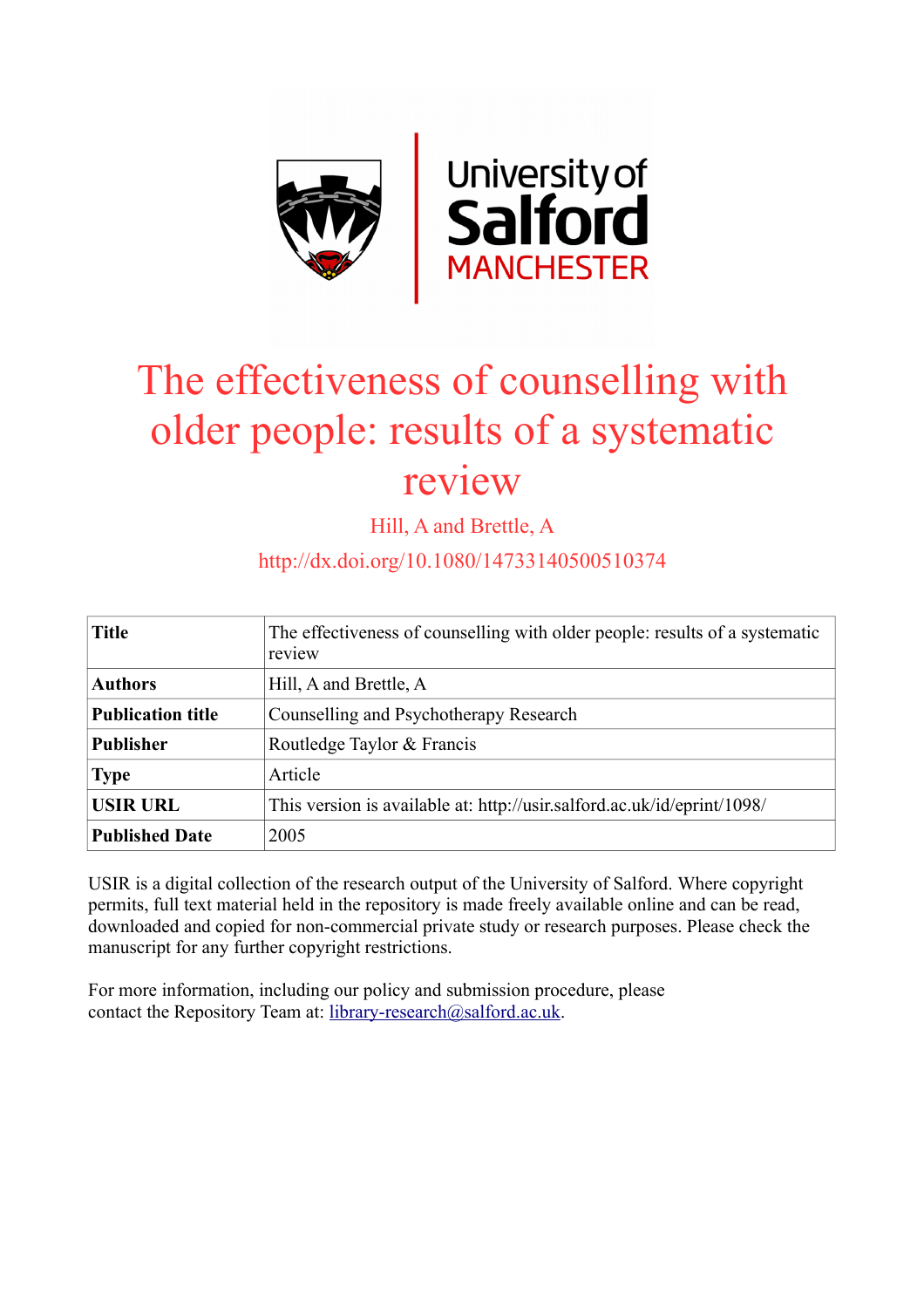# AUTHOR'S QUERY SHEET

Author(s): A. Hill & A. Brettle rcpr 151020 Article title: Article no:

Dear Author

Some questions have arisen during the preparation of your manuscript for typesetting. Please consider each of the following points below and make any corrections required in the proofs.

contractions required in the proofs.<br>
Rease do not give answers to the questions on this sheet. All corrections should be<br>
nade directly in the printed proofs.<br>
Q1 Please cite Table I in the text so that it can be correctl Please do not give answers to the questions on this sheet. All corrections should be made directly in the printed proofs.

- AQ1 Please cite Table I in the text so that it can be correctly placed.
- AQ2 Please provide text for the boxes: What does this study explore? and What does this study tell us?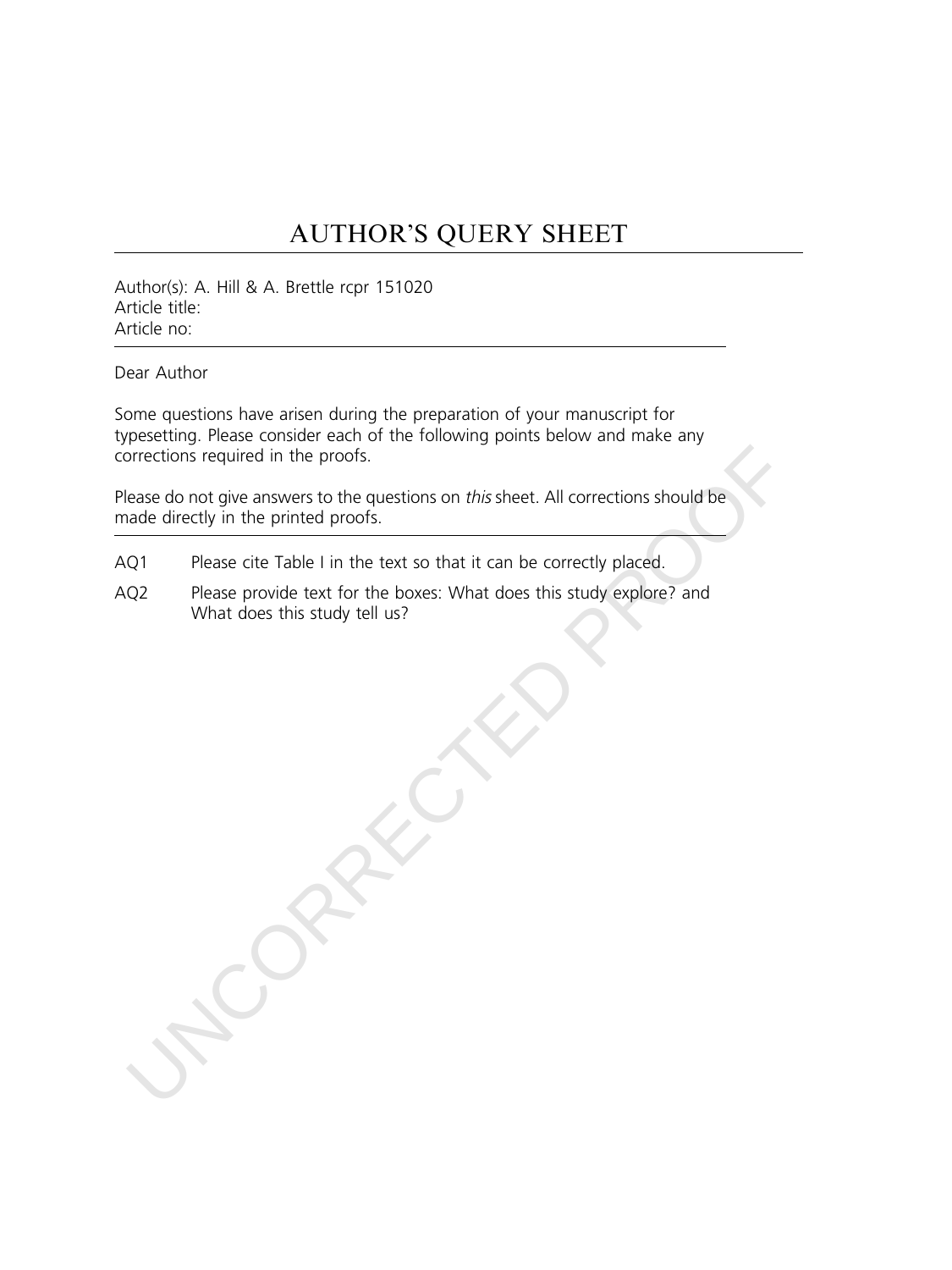Counselling and Psychotherapy Research, December 2005; 5(4): 1–8

## ORIGINAL ARTICLE

1

2

3

4 5

## The effectiveness of counselling with older people: Results of a systematic review

ANDREW HILL<sup>1</sup> & ALISON BRETTLE<sup>2</sup>

<sup>1</sup>School of Community Health Sciences and Social Care, University of Salford, UK, <sup>2</sup>Institute for Health and Social Care Research, University of Salford, UK

#### Abstract

In 2003 the British Association for Counselling and Psychotherapy (BACP) commissioned a systematic review of the research evidence relating to counselling older people. This paper reports on some of the findings of this review, particularly those which address the effectiveness of counselling with this population. Electronic searches of the research literature spanned 6 databases and were supplemented by hand-searches of reference lists and key journals, along with an extensive search of the ''grey'' literature. The location of papers testing interventions which fall within a definition of counselling set out by the BACP, with samples aged 50 years of age or above resulted in the inclusion of 47 relevant studies. Studies investigated a variety of mental health problems in older people, particularly depression, anxiety, dementia and the psychological impact of physical conditions such as chronic obstructive pulmonary disease. Of the 47 studies 8 tested counselling as a generic treatment, 15 tested cognitive behavioural therapy, 13 tested reminiscence therapy, and 11 tested various other specific approaches. The review concluded that counselling is efficacious with older people, particularly in the treatment of anxiety and depression and outcomes are consistent with those found in younger populations. Evidence as to the efficacy of counselling interventions in the treatment of dementia is weak.

Keywords: Older people, ageing, counselling, psychotherapy, depression, anxiety, dementia, systematic review

### Introduction

is aged 50 years of aign or above resulted in the inclusion of 47 relevant studies. Studies investigated a variety and the proposition of the 47 studies is a concent transfer and the studies of the 47 studies 8 tstudi con The ageing of the UK population is well-documented. In 2002, based on mid-year estimates, from a total population of 59,229,000, 18.4% were over pensionable age (Age Concern, 2003). In England alone, since the early 1930's, the number of people aged over 65 has more than doubled. Between 1995 and 2025 the number of people over the age of 80 is set to increase by almost a half and the number of people over 90 will double (Department of Health, 2001). The prevalence of certain health problems rises incrementally with age: for example in the case of dementia 1 in 20 people aged 65 and over, and 1 in 5 people aged 80 and over will develop the condition (Age Concern, 2003). The Government's National Service Framework for older people has been developed in response to these demographic trends and the consequential urgent need to expand health and social care services for older people. An extra £1.4 billion per year has been committed to health and social care for older people. This includes an extra 2,500 therapists and other professionals to provide person-centred care, which meets individual needs, supports independence and sustains older people within the community (Department of Health, 2001).

The importance of mental health care for older people as an area of public policy has been recognised by government, the under-detection of mental illness in older people having been identified as a key issue. Depression in people aged 65 and over is especially under-diagnosed particularly among residents in care homes, perhaps indicative of a general tendency for mental health problems in older people to be perceived as an inevitable consequence of ageing, rather than as health problems per se which are responsive to treatment (Department of Health, 1999).

The National Service Framework calls for mental health treatment for older people to be multidisciplinary, community-orientated and evidencebased. The systematic review on which this paper is based was commissioned by BACP to investigate whether there is evidence to support the use of counselling interventions in this area of health service provision.

#### Scope

The scope of the study was refined in relation to the intervention, the population, study type and the time period to be searched. Counselling was defined using

Correspondence: E-mail: A.Hill@salford.ac.uk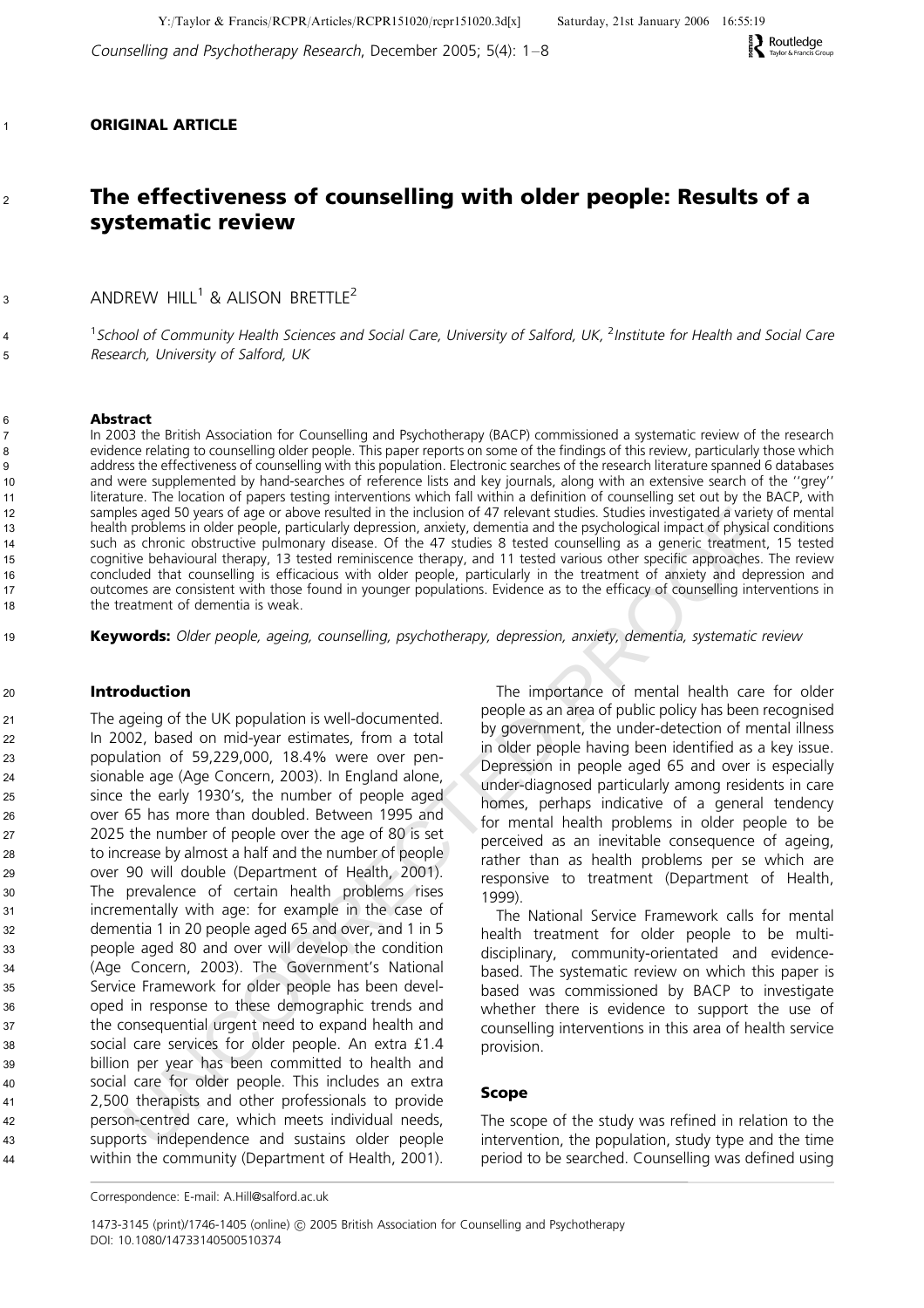## What does this study explore?

j j

AQ2

terms developed by BACP in its Ethical Framework (BACP, 2002) and by McLeod (2001) describing a treatment which is entered into voluntarily, is responsive to the client's individual needs, and requires flexibility of response from the therapist. The intended outcome is to bring about change in the domains of psychological and behavioural functioning. This definition is applicable to both group and individual interventions and so both modalities were included in the review. Psychosocial interventions which are primarily educative, advisory or directed at treatment adherence did not fall within our definition of counselling. Examples of these would be psychoeducational classes or psychological interventions directed at smoking cessation, weight-loss or exercise. While for the purposes of the review a definition of older people in terms of age-limit was required, no attempt was made to define old-age in any wider sense. The review was guided by terms used by researchers in individual studies to arrive at a consensual age-limit. The starting point was to search for the use of terms such as old-age, late-life, geriatric, senior citizen and then to identify the age-limits used in the various studies to define such terms. A large number of studies used 60 years as a definition. But a significant number of studies used the lower limit of 55 years and a small number defined old-age as 50 years and above. To include as much relevant research as possible, studies with an age limit of 50 years and over were included in the review.

mpt was made to define old-age in any wider<br>
a. The review was guided by terms used by<br>
a. The review was guided by terms used and<br>
are there in individual studies to arrive at a con-<br>
a draw samples from populations when The review sought not only systematically to locate, appraise and synthesize evidence from scientific studies in order to obtain a reliable overview, as defined by the NHS Centre for Reviews and Dissemination (NHS Centre for Reviews and Dissemination, 1996) but also, as with other systematic reviews that focus on social rather than purely clinical interventions (Long et al., 2002), to adopt an inclusive approach to study type and include quantitative, qualitative and mixed-method designs. Because of resource limitations search strategies were restricted to the period from 1985 onwards and to papers written in English. The complete review, including full details of the methodology, findings and summaries of the papers reviewed can be found in the final report (Hill and Brettle, 2004).

## Methods

91 92

94

#### Locating the evidence

Scoping searches to identify relevant search terms and key words were performed initially, followed by comprehensive searches of the following 6 databases: Medline (biomedical information), Cinahl (nursing 93 95 **96** 

and allied health), Cochrane Database of Systematic Reviews and Dare (systematic reviews of interventions), PsycInfo (psychological literature), Caredata (social work and social care literature) and Counsellit (Counselling literature). A full report of search strategies can be found in Hill and Brettle (2004). These databases were selected on the basis that, as they cover a range of perspectives they were likely to produce a comprehensive set of studies on the topic area. Electronic database searching was supplemented by the hand-searching of 10 journals, searching the reference lists of relevant papers, an extensive call for unpublished or ''grey'' literature and a search of relevant Internet sites (see Hill and Brettle, 2004). The search process initially located a potential 2646 studies for inclusion, followed by a further 60 studies located from the hand-searching of reference lists. The following inclusion criteria were developed and applied to each potentially relevant study.

To be included in the review studies had to:

- . address at least one of 3 dimensions relating to the delivery of counselling (effectiveness, appropriateness or feasibility),
- . test interventions which fall within the BACP definition of counselling,
- . draw samples from populations which were clearly 50 years of age or above.

When scanned for relevance just 47 of these studies met the criteria and were included in the review. These studies were critically appraised and formed the basis of the review's findings.

#### Evaluating and synthesizing the evidence

The 47 studies were critically appraised independently by 2 reviewers from of a team of 9, using a set of quality checklists (for quantitative, qualitative and mixed method studies) developed at the University of Salford (Long et al., 2002, Health Care Practice R&D Unit, 2003). The final summary review of each paper and the quality assessment was agreed by both reviewers.

#### Quality of papers

The quality of papers was graded as being either excellent, good, fair or poor using the criteria specified on the checklists. The summaries of each paper provided by the reviewers were categorised by intervention and quality-grading. Figure 1 provides an overview of the search and review process.

#### Results

### Quality of the evidence

Twenty of the studies included in the review were randomised controlled trials, making this the most commonly-used study design. A further twelve used pre- and post- test measures but lacked either a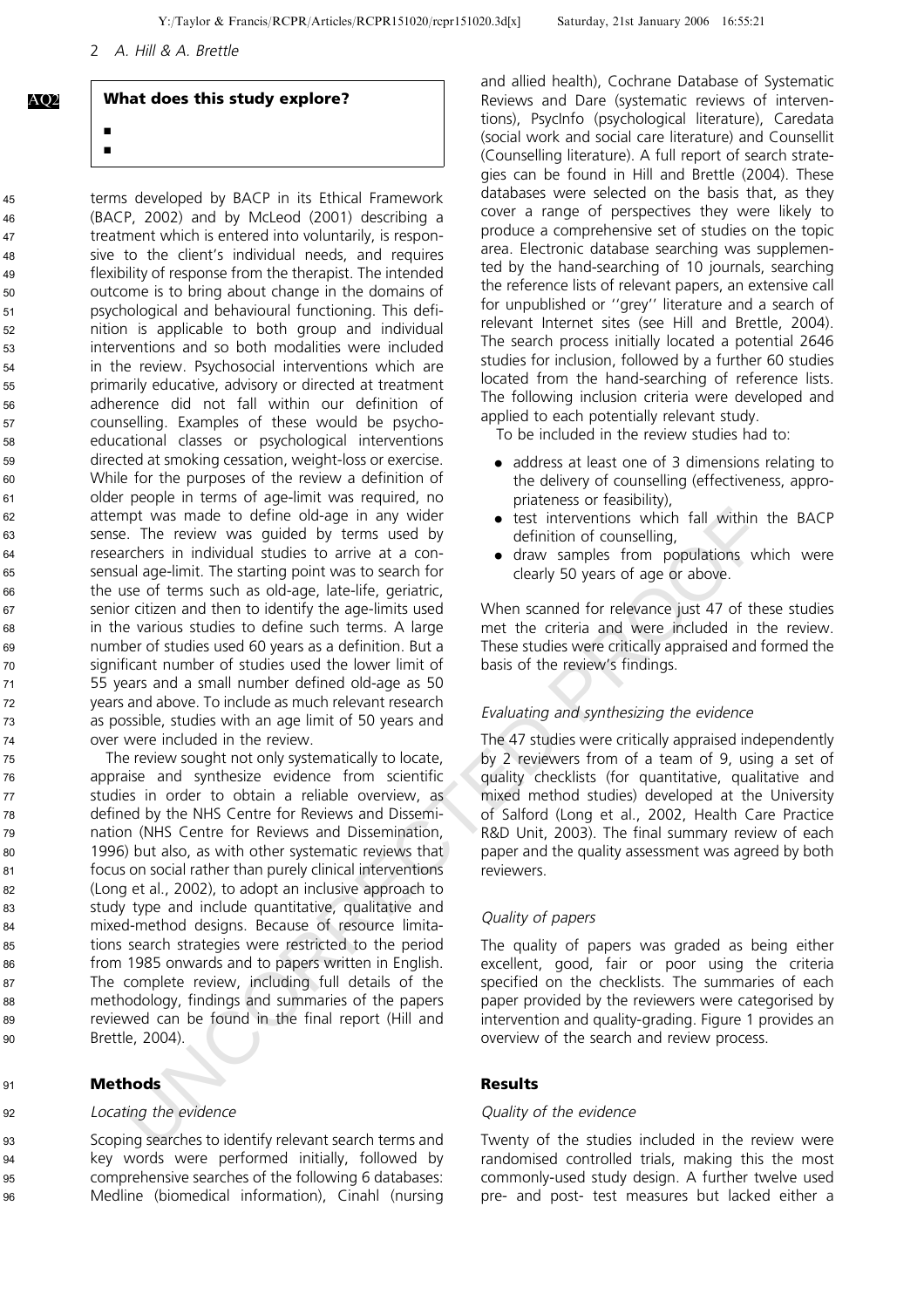

Figure 1. Overview of literature search and retrieval.

control condition or randomised allocation to groups. In the case of six of these twelve, both of these characteristics were lacking. Additionally, there were nine systematic reviews, one survey, one mixedmethod study, one statistical analysis of case notes and just three qualitative studies. The preponderance of randomised controlled trials and systematic reviews among the studies indicates that, in addressing the issue of effectiveness the body of research represents good evidence. In the appraisal of individual studies independent reviewers rated 3 as excellent, 22 as good, 17 as fair and 5 as poor, indicating that over 50% of studies were either excellent or good in quality. Those studies that were rated as excellent or good were used to draw together the findings which are presented below. 103

#### Interventions and their effects 113

Studies tested a range of therapeutic approaches. There were 15 studies of cognitive-behavioural and 114 115

related therapies and 14 studies of reminiscence and life review therapy, these constituting the most researched of the different approaches. A number of studies  $(n=8)$ , predominantly systematic reviews, investigated counselling as a generic treatment. There remained a number of less frequently-researched interventions: interpersonal therapy (IPT)  $(n=3)$ , supportive counselling  $(n=3)$ , psychodynamic therapy  $(n=2)$ , validation therapy  $(n=3)$ , task-centred therapy  $(n=2)$ , gestalt therapy  $(n=2)$  and group psychotherapy based on the work of Yalom (1985)  $(n = 1)$ . Just over half of the studies were of group interventions, the remainder being investigations of either individual therapy alone or a mixture of group and individual.

#### Counselling as <sup>a</sup> generic form of treatment

Rather than investigating the effects of a particular type of therapy, such as psychodynamic psychotherapy or cognitive behavioural therapy, a number of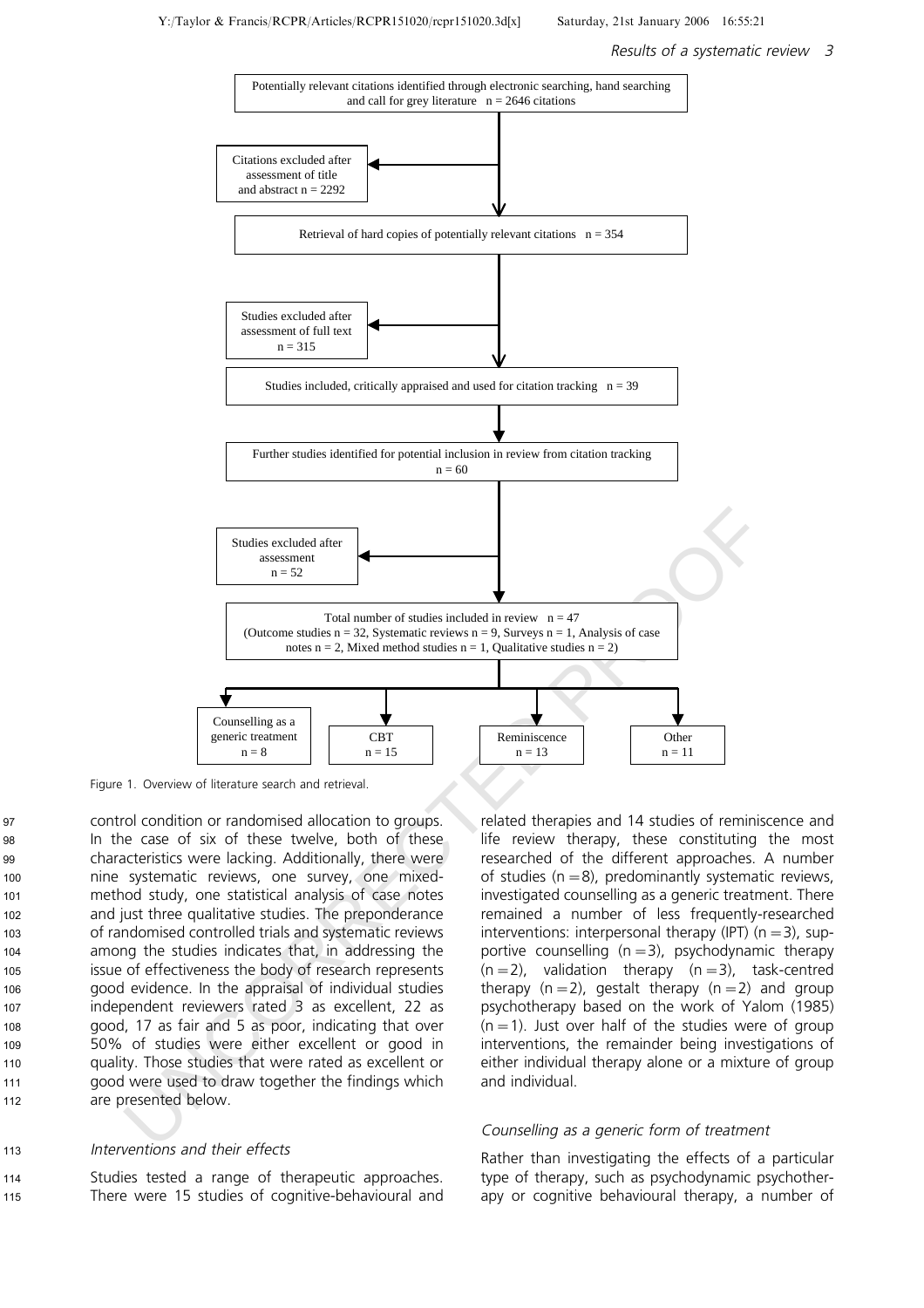AQ1 Table 1. Therapeutic approaches and study quality.

| Quality<br>Rating | Counselling as a<br>Generic Treatment                                                                                                                                              | Cognitive<br>Behavioural Therapy                                                                                                                                                                                                     | Reminiscence<br>Therapy                                                                                                                                         | Other                                                                                                                                                                                                 |
|-------------------|------------------------------------------------------------------------------------------------------------------------------------------------------------------------------------|--------------------------------------------------------------------------------------------------------------------------------------------------------------------------------------------------------------------------------------|-----------------------------------------------------------------------------------------------------------------------------------------------------------------|-------------------------------------------------------------------------------------------------------------------------------------------------------------------------------------------------------|
| Excellent<br>Good | Arean et al (2002)<br>Cuijpers (1998)<br>Engels and Vermey (1997)<br>Gorey and Cryns (1991)<br>Mosher-Ashley (1994)<br>Pinguart and Sorensen (2001)<br>Scogin and McElreath (1994) | Stanley et al (2003)<br>Barrowclough et al (2001)[SC]<br>Kemp et al (1992)<br>Kunik et al (2001)<br>Lynch et al (2003)<br>Stanley et al (1996)[SC]<br>Thompson et al (2001)<br>Thompson et al $(1987)$ [PT]<br>Zerhusen et al (1991) | Spector et al (2003)<br>Baines et al (1987)<br>Watt and Cappeliez (2000)                                                                                        | <b>VT</b> Neal and Briggs (2003)<br><b>IPT</b> Miller et al. (2003)<br>Mossey et al. $(1996) VT$<br>Toseland et al. $(1997)$ GT<br>O'Leary and Nieuwstraten<br>(2001)<br>YGT Young and Reed<br>(1995) |
| Fair              | Gatz et al (1998)                                                                                                                                                                  | Abraham et al (1992)<br>Brand and Clingempeel (1992)<br>Doubleday et al (2002)[SC]<br>Gallagher-Thompson et al<br>$(1990)$ [PT]                                                                                                      | Goldwasser et al (1987)<br>Haight (1988)<br>Hseih and Wang (2003)<br>McDougall et al (1997)<br>Parsons (1986)<br>Rattenbury and Stones (1989)<br>Youssef (1990) | <b>IPT</b> Lenze et al. (2002)<br><b>VT</b> Morton and Bleathman<br>(1991)<br>TCT Kaufman et al. (2000)<br>Klausner et al. (1998)<br><b>GT</b> O'Leary et al. $(2003)$                                |
| Poor              |                                                                                                                                                                                    | Harp-Scates et al (1985)<br>Thompson SBN (2001)                                                                                                                                                                                      | Berghorn and Schafer (1987)<br>Blankenship et al (1996)<br>Orten et al (1989)                                                                                   |                                                                                                                                                                                                       |

Abbreviations: VT=validation therapy; IPT=interpersonal therapy; GT=gestalt therapy; YGT=Yalom's group therapy; TCT=taskcentred therapy;  $SC =$ supportive counselling used as a comparison condition in a study of CBT; PT = psychodynamic therapy used as a comparison condition in a study of CBT.

es, predominantly systematic reviews, have ana<br>
treatment of geriatric depression. Likewise,<br>
the effects of counselling as a generic form of Cryns (1991) in their meta-analysts of<br>
the effective in relation to treatment o studies, predominantly systematic reviews, have analysed the effects of counselling as a generic form of treatment. Some of these studies have concluded that counselling is effective in relation to treating depression in older people. This includes a statistical metaanalysis of 122 studies by Pinquart and Sorensen (2001) who concluded that psychotherapy promotes improvements in depression and psychological wellbeing and that the effect-size of psychotherapeutic interventions is moderate to large. In this study psychotherapeutic interventions changed self-rated depression and other measures of psychological well-being by about one half standard deviation and clinician-rated depression by more than one standard deviation. Engels and Vermey (1997) in their metaanalysis of 17 studies found that the mean treated client with depression was better off than 74% of participants in control conditions. Scogin and McElreath (1994) found that psychological interventions are at least moderately and, more likely, highly effective in the treatment of depression in older people. Their statistical meta-analysis of 17 studies found an overall mean effect size of .78, comparing favourably with the figure of .73 obtained by Robinson et al. (1990) in their review of psychotherapy for depression across all adult ages. These results are supported by Thompson et al. (1987) who, in a study of depression, found that despite older people being likely to experience a high frequency of physical and psychological stressors in their lives, therapeutic outcomes are consistent with results reported for younger patients treated with similar types of counselling. 116 117 118 119 120 121 122 123 124 125 126 127 128 1<sub>20</sub> 130 131 132 133 134 135 136 137 138 139 140 141 142 143 144 145 146 147

When comparing different counselling approaches Scogin and McElreath (1994) found no clear superiority for any one system of psychotherapy in the

148 149 150 treatment of geriatric depression. Likewise, Gorey and Cryns (1991) in their meta-analysis of 19 studies found all types of group therapy equally effective in the treatment of depression in later life. They also found that the age of participants had no impact on the effectiveness of the intervention.

#### Cognitive-behavioural and related therapies

Cognitive-behavioural therapy (CBT) is the most widely-researched intervention and so, of all the therapeutic approaches, is supported by the greatest weight of evidence. The evidence showed that CBT is effective for depression and anxiety in older people and there is also evidence of the effectiveness of CBT in treating the co-morbid psychological problems associated with physical illness.

#### Depression

A review by Cuijpers (1998) noted that there is a nonsignificant trend that cognitive behavioural therapy may be more effective than other therapies in the treatment of depression. This is supported by Pinquart and Sorensen's review (2001) which concludes that cognitive behavioural therapy is especially recommended to improve the subjective well-being of older adults. Engels and Vermey (1997) found that behaviour therapy and cognitive therapy as separate interventions were more effective than other forms of therapy and better than the two in combination (i.e. CBT). Zerhusen et al. (1991) found that a group cognitive therapy intervention resulted in a statistically-significant improvement in ratings for depression among nursing home residents with moderate to severe depression. In the treatment of elderly outpatients, in combination with the anti-depressant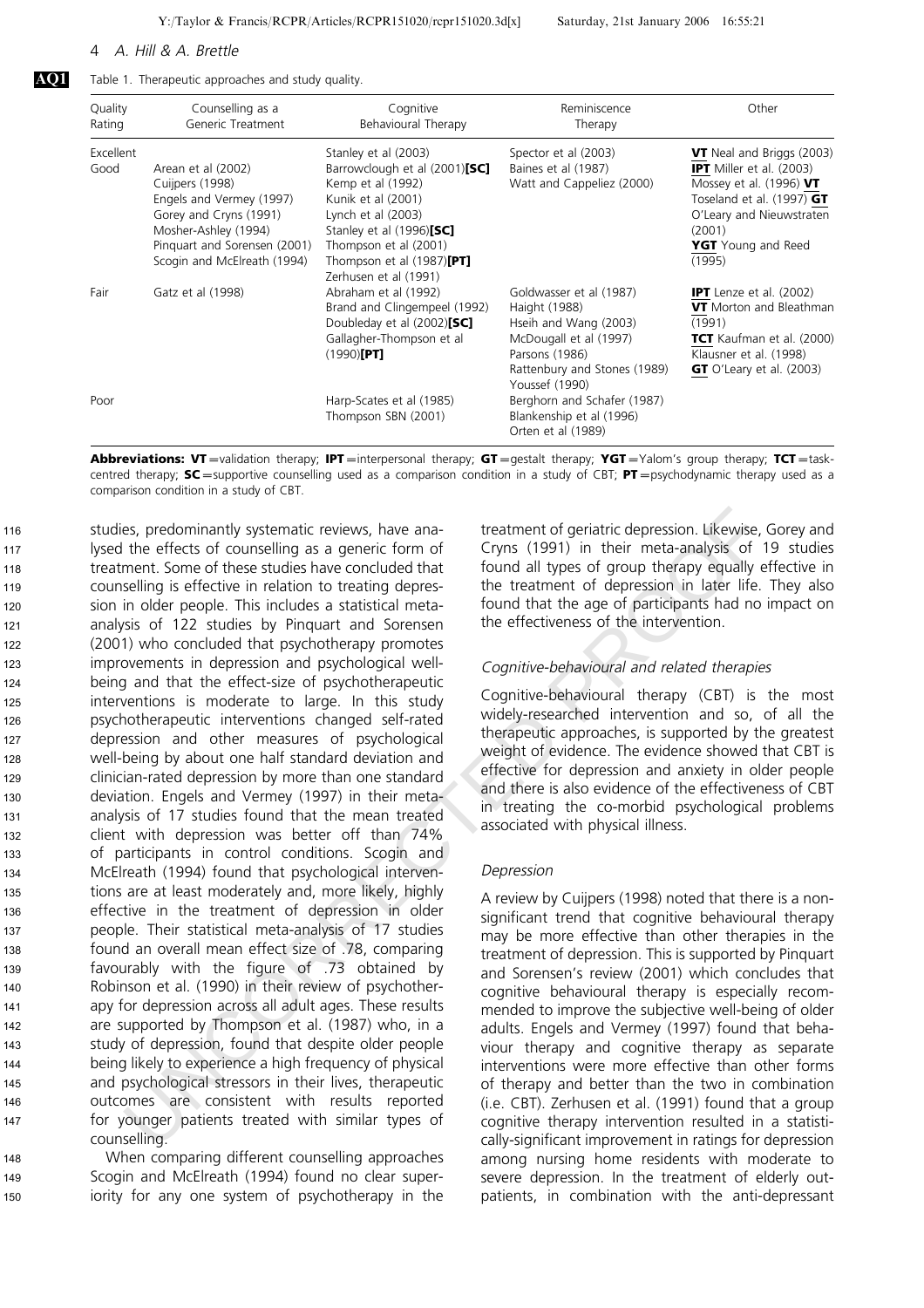desipramine, Thompson et al. (2001) found that CBT produced significantly greater improvements than the drug treatment alone. A study by Lynch et al. (2003) which combined anti-depressant medication with dialectical behaviour therapy in the treatment of depressed older adults produced similar results. 151 152 153 154 155 156

#### Anxiety

157

Studies report that CBT has produced beneficial effects in the treatment of late-life anxiety. Stanley et al. (2003) found improvements not only posttreatment but at one year follow-up, results which are supported by Barrowclough et al. (2001), who found that at 12 month follow-up 71% of patients showed a good treatment response with regard to anxiety symptoms. In this latter study CBT was also found to be more effective than supportive counselling. 158 159 160 161 162 163 164 165 166

#### Physical illness and co-morbid psychological problems 167

Le suffering from physical illnesses and comotive<br>
leadienting are econflict, sugger<br>
leadienting are resulted presenting at exerciting releading to conflict, sugger<br>
by and depression, Kunik et al. (2001) discovered<br>
prob Two studies found CBT effective when treating older people suffering from physical illnesses and comorbid psychological problems. Using measures of both anxiety and depression, Kunik et al. (2001) discovered beneficial effects from a brief group CBT intervention among a group of older people suffering from chronic obstructive pulmonary disease. Similarly, when comparing the effects of CBT on two groups of depressed older people, one with disabling physical illnesses and one without, Kemp et al. (1992) found substantial and equivalent decreases in depression in both groups. A number of studies found CBT to be as effective as other interventions. For example, Thompson et al. (1987) found cognitive and behavioural interventions as effective in the treatment of depression as psychodynamic psychotherapy. Stanley et al. (1996) found both CBT and supportive counselling equally effective in the treatment of generalised anxiety disorder. 168 169 170 171 172 173 174 175 176 177 178 179 180 181 182 183 184 185 186

#### Reminiscence therapy and life-review

The evidence relating to reminiscence therapy and life-review was more equivocal. Positive effects were discerned by Baines et al. (1987) who found that to treat confused elderly people firstly with reality orientation and subsequently with reminiscence therapy led to significant improvements on measures of cognition, communication and behaviour even at 4 weeks post-treatment. Similarly, Watt and Cappeliez (2000), having developed two types of reminiscence therapy which integrate cognitive approaches, found that the interventions led to significant improvements among depressed older adults and moderate to high effect-sizes were maintained at 3 months follow-up. However Spector et al., in their Cochrane review (2003), found insufficient data to reach firm conclusions about the effectiveness of reminiscence therapy as a treatment for dementia, and acknowledged the need for further research.

#### Other therapies

There are a number of counselling approaches for which there is little research evidence but are noteworthy as they may be commonly used in practice. The evidence provided is mainly positive particularly in the treatment of depression. However, more research is needed in these areas.

Interpersonal therapy (IPT). There is only a small amount of research into IPT. However, a number of studies have found positive outcomes; for example Mossey et al. (1996) treated a large sample of medically-ill, hospitalised patients suffering from sub-clinical depression with brief interpersonal counselling and found significant improvements at 6 months from the commencement of the intervention. Miller et al. (2003) have investigated the use of IPT in maintaining recovery from major depression. They found that IPT was superior to medication alone in preventing a recurrence of depression in those patients experiencing role conflict, suggesting that IPT may be particularly effective with specific types of problem.

Psychodynamic therapy. In their systematic review Pinquart and Sorensen (2001) note that there are very few published studies on the effects of psychodynamic interventions. The evidence which is available suggests that psychodynamic therapy is as effective as cognitive or behavioural approaches in the treatment of depression (Thompson et al., 1987).

Supportive counselling. As with psychodynamic therapy, Pinquart and Sorensen (2001) note the need for more research into supportive or client-centred counselling. Having compared CBT with supportive counselling in the treatment of anxiety, Barrowclough et al. (2001) conclude that both CBT and supportive counselling provided effective treatment. In a similar study Stanley et al. (1996) found both supportive counselling and CBT produced large effect-sizes and no significant differences in outcomes between the 2 interventions could be discerned in the treatment of anxiety and depression and the enhancement of quality of life.

Validation therapy. Developed by Naomi Feil (1982), like reminiscence and life review therapy, validation therapy is an approach specifically designed for older people, particularly those with dementia. However there is little evidence of its effectiveness. In their Cochrane review, although noting that observational studies suggest there may be some positive effects, Neal and Briggs (2003) located only two studies of sufficient quality and so found insufficient evidence to draw any firm conclusions as to the efficacy of validation therapy for older people with dementia or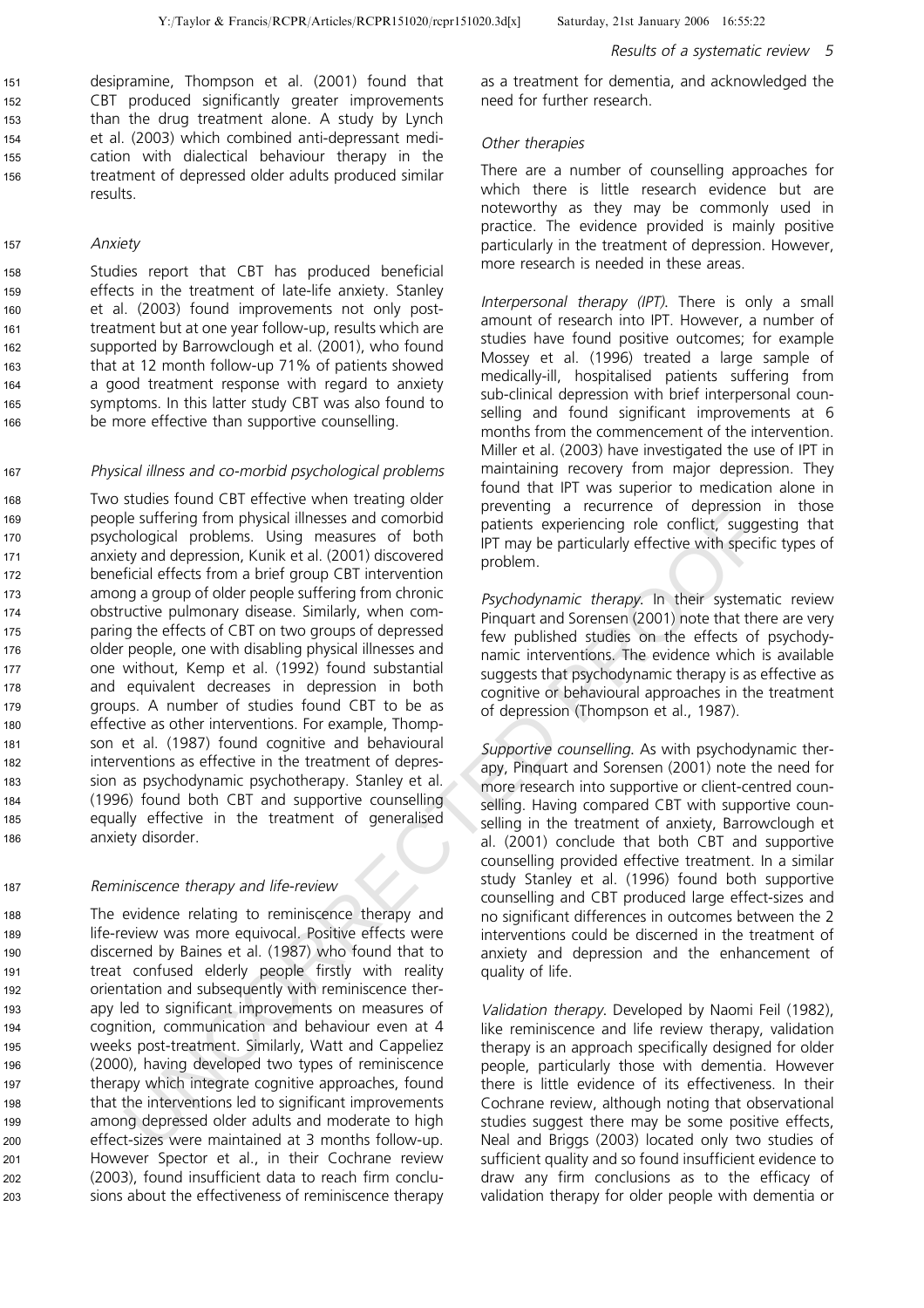## What does this study tell us?

j j

cognitive impairment. One of the two studies reviewed by Neal and Briggs (Toseland et al., 1997) is in itself inconclusive, stating that although the nursing staff caring for the clients noted improvements in the behaviour of those treated with the intervention, these findings were not supported by independent observers.

Task-centred therapy. The review included just 2 studies of what may be termed task-centred therapy (Kaufman et al., 2000 and Klausner et al., 1998). The former aimed to test the feasibility of providing therapy in clients' own homes and the latter compared task centred therapy with reminiscence therapy for depression. As these studies were rated as only fair in quality it is difficult to draw any firm conclusions about the efficacy of this type of intervention with older people. 211 212 213 214 215 216 217 218 219 220

Gestalt therapy. O'Leary and Nieuwstraten (2001) in their qualitative study which aimed to explore the types of memories emerging during reminiscence therapy, found that gestalt reminiscence therapy elicited certain types of memory which were posited as being therapeutic. 221 222 223 224 225 226

## **Discussion**

## The efficacy of counselling with older people

people. anxiety and depression and age should not<br>at the app. O'teary and Nieuwstraten (2001) in the treatment of dementing comparison<br>of the members emerging during reminiscence<br>of the large total one aging than the stea The significant number of systematic reviews and good-quality RCT's included in this review produce strong evidence that counselling is efficacious with older people, particularly in the treatment of anxiety, depression and in improving subjective well-being. The fact that outcomes are consistent with those found in younger populations indicates that age is not a factor in being able to benefit from counselling. Additionally evidence indicates (Kemp et al., 1992) that the existence of some of the physical illness prevalent in old age does not decrease the effectiveness of counselling when targeting comorbid depression.

Of the various counselling approaches CBT has the strongest evidence base and is efficacious with older people in the treatment of anxiety and depression. Evidence as to the efficacy of reminiscence therapy and life review in the treatment of dementia and cognitive decline is weak, but consideration should be given to the chronic and debilitating nature of these conditions as compared with more treatable disorders such as anxiety and depression. As reported by Goldwasser et al. (1987)a study judged as being fair in quality, it may be that, despite having a neutral effect on the long-term symptoms of dementia,

interventions such as reminiscence therapy could play a role in maintaining the quality of life of such a population. Inevitably, the growth in numbers of older people in the UK population will lead to an increase in cases of dementia and cognitive decline, which in turn drives the need for effective treatments and early intervention.

More generally, the lack of research into a number of counselling approaches which are frequently used in practice (interpersonal, psychodynamic, clientcentred, validation, task-centred and gestalt) indicates the need for more investigation of these interventions. The potential value of all of these approaches is underlined by the fact that when different therapeutic approaches are tested against each other with this population, outcomes are not significantly different, indicating an absence of superiority of any one particular type of counselling.

## Conclusion

Counselling interventions have an important role to play with older people particularly in the treatment of anxiety and depression and age should not be seen as an obstacle to deriving benefit from this treatment. In the treatment of dementia, counselling does not appear to have a significant impact on symptoms in the long term but may help to improve the quality of life of sufferers in the short-medium term. Whereas it has not been the objective of this study to compare the effectiveness of counselling with pharmacological treatments, there is evidence to conclude that counselling provides a viable treatment option for older people and one which does not add to the list of medications that older people are often prescribed for the various physical ailments associated with this time of life.

## References

- Abraham, I. L., Neundorfer, M. M., & Currie, L. J. (1992). Effects of group interventions on cognition and depression in nursing home residents. Nursing Research, 41, 196-202.
- Age Concern (2003). Information and advice: general statistics 2003. http://www.ageconcern.org.uk/AgeConcern/information\_ 2662.htm (accessed 6 June 2004).
- Arean, P. A., Alvidrez, J., Barrera, A., Robinson, G. S., & Hicks, S. (2002). Would older medical patients use psychological services? Gerontologist, 42, 392-398.
- BACP (2002). Ethical Framework for Good Practice in Counselling and Psychotherapy. Rugby: British Association for Counselling and Psychotherapy.
- Baines, S., Saxby, P., & Ehlert, K. (1987). Reality orientation and reminiscence therapy: A controlled cross-over study of elderly confused people. British Journal of Psychiatry, 151, 222-231.
- Barrowclough, C., King, P., Colville, J., Russell, E., Burns, A., & Tarrier, N. (2001). A randomized trial of the effectiveness of cognitive-behavioral therapy and supportive counseling for anxiety symptoms in older adults. Journal of Consulting & Clinical Psychology, 69, 756-762.
- Berghorn, F. J., & Schafer, D. E. (1986). Reminiscence intervention in nursing homes: What and who changes? International Journal of Aging and Human Development, 24, 113-127.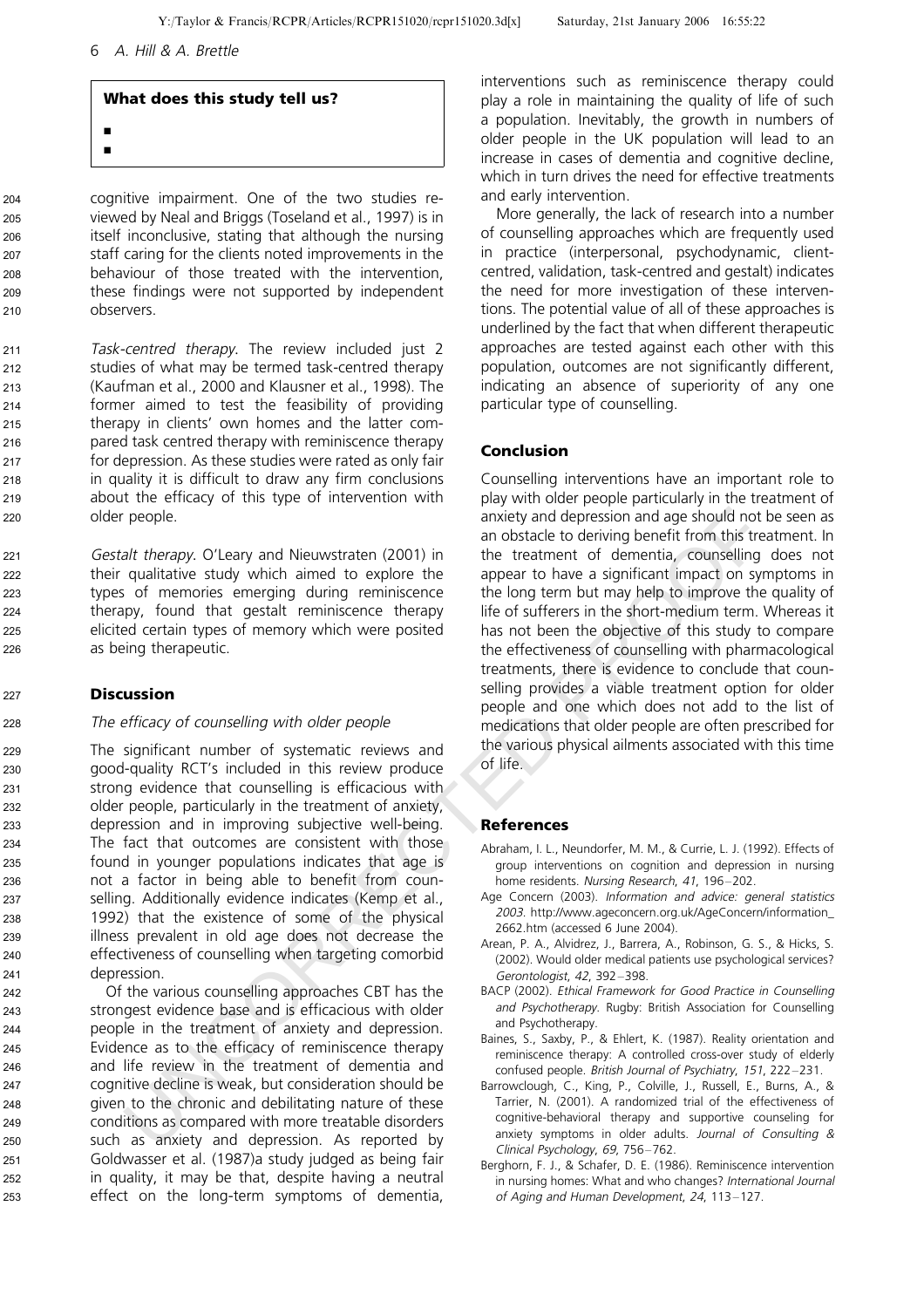#### Results of <sup>a</sup> systematic review 7

- Blankenship, L. M., Molinari, V., & Kunik, M. (1996). The effect of a life review group on the reminiscence functions of geropsychiatric inpatients. Clinical Gerontologist, 16, 3-19.
- Brand, E., & Clingempeel, W. G. (1992). Group behavioral therapy with depressed geriatric inpatients: An assessment of incremental efficacy. Behavior Therapy, 23, 475-482.
- Cuijpers, P. (1998). Psychological outreach programmes for the depressed elderly: a meta-analysis of effects and dropout. International Journal of Geriatric Psychiatry, 13, 41-48.
- Department of Health (1999). National Service Framework for Mental Health. London: Department of Health. http://www.doh. gov.uk/nsf/olderpeopleshortsummary.htm
- Department of Health (2001). National service framework for older people http://www.dh.gov.uk/PublicationsAndStatistics/Publica tions/PublicationsPolicyAndGuidance/PublicationsPolicyAndGuid anceArticle/fs/en?CONTENT\_ID =4003066&chk =wg3bg0(accessed 15 July 2004).
- Doubleday, E. K., King, P., & Papageorgiou, C. (2002). Relationship between fluid intelligence and ability to benefit from cognitivebehavioural therapy in older adults: a preliminary investigation. British Journal of Clinical Psychology, 41, 423-428.
- Engels, G. I., & Vermey, M. (1997). Efficacy of non-medical treatment of depression in elders: A quantitative analysis. Journal of Clinical Geropsychology, 3, 17-34.
- Feil, N. (1982). Validation The Feil Method. How to help the disorientated old-old. Cleveland: Feil Productions.
- Gallagher-Thompson, D., Hanley-Peterson, P., & Thompson, L. W. (1990). Maintenance of gains versus relapse following brief psychotherapy for depression. Journal of Consulting & Clinical Psychology, 58,  $371-374$ .
- Gatz, M., Fiske, A., Fox, L. S., Kaskie, B., Kasl Godley, J. E., McCallum, T. J., & Wetherell, J. L. (1998). Empirically validated psychological treatments for older adults. Journal of Mental Health and Aging,  $4, 9-46$ .
- Goldwasser, A. N., Auerbach, S. M., & Harkins, S. W. (1987). Cognitive, affective, and behavioral effects of reminiscence group therapy on demented elderly. International Journal of Aging and Human Development, 25, 209-222.
- Gorey, K. M., & Cryns, A. G. (1991). Group work as interventive modality with the older depressed client: A meta-analytic review. Journal of Gerontological Social Work, 16, 137-157.
- Haight, B. K. (1988). The therapeutic role of a structured life review process in homebound elderly subjects. Journal of Gerontology,  $43(2)$ ,  $40-44$ .
- chotheray for deterministers. F. S. K. Randical Education and Explaination and Explaination (Controlling and Berling and Berling and Berling and Maria Maria Maria Maria Maria Maria Maria Maria Maria Maria Maria Maria Maria Harp Scates, S. K., Randolph, D. L., Gutsch, K. U., & Knight, H. V. (1985). Effects of cognitive-behavioral, reminiscence, and activity treatments on life satisfaction and anxiety in the elderly. International Journal of Aging & Human Development, 22,  $141 - 146$
- Health Care Practice R&D Unit (2003). Quality checklists for critical appraisal. http://www.fhsc.salford.ac.uk/hcprdu/assessment (accessed 2 August 2005).
- Hill, A., & Brettle, A. (2004). Counselling older people: <sup>a</sup> systematic review. Rugby: British Association for Counselling and Psychotherapy.
- Hsieh, H. F., & Wang, J. J. (2003). Effect of reminiscence therapy on depression in older adults: a systematic review. International Journal of Nursing Studies, 40, 335-345.
- Kaufman, A. V., Scogin, F. R., MaloneBeach, E. E., Baumhover, L. A., & McKendree Smith, N. (2000). Home-delivered mental health services for aged rural home health care recipients. Journal of Applied Gerontology, 19, 460-475.
- Kemp, B. J., Corgiat, M., & Gill, C. (1992). Effects of brief cognitivebehavioural group psychotherapy on older adults with and without disabling illness. Behaviour. Health & Aging, 2, 21-28.
- Klausner, E. J., Clarkin, J. F., Spielman, L., Pupo, C., Abrams, R., & Alexopoulos, G. S. (1998). Late-life depression and functional disability: the role of goal-focused group psychotherapy. International Journal of Geriatric Psychiatry, 13, 707-716.
- Kunik, M. E., Braun, U., Stanley, M. A., Wristers, K., Molinari, V., Stoebner, D., & Orengo, C. A. (2001). One session cognitive behavioural therapy for elderly patients with chronic obstructive pulmonary disease. Psychological Medicine, 31, 717-723.
- Lenze, E. J., Dew, M. A., Mazumdar, S., Begley, A. E., Cornes, C., Miller, M. D., Imber, S.D., Frank, E., Kupfer, D. J., & Reynolds, C. F., III (2002). Combined pharmacotherapy and psychotherapy as maintenance treatment for late-life depression: effects on social adjustment. American Journal of Psychiatry, 159, 466-468.
- Long, A. F., Godfrey, M., Randall, T., Brettle, A., & Grant, M. (2002). Developing evidence based social care policy and practice: part three: Feasibility of undertaking systematic reviews in social care. Leeds: University of Leeds, Nuffield Institute for Health.
- Lynch, T. R., Morse, J. Q., Mendelson, T., & Robins, C. J. (2003). Dialectical behavior therapy for depressed older adults: a randomized pilot study. American Journal of Geriatric Psychiatry,  $11, 33 - 45.$
- McDougall, G. J., Blixen, C. E., & Suen, L. J. (1997). The process and outcome of life review psychotherapy with depressed homebound older adults. Nursing Research, 46, 277-283.
- McLeod, J. (2001). Counselling in the Workplace: The Facts. Rugby: British Association for Counselling and Psychotherapy.
- Miller, M. D., Frank, E., Cornes, C., Houck, P. R., & Reynolds, C. F., III (2003). The value of maintenance interpersonal psychotherapy (IPT) in older adults with different IPT foci. American Journal of Geriatric Psychiatry, 11, 97-102.
- Morton, I., & Bleathman, C. (1991). The effectiveness of validation therapy in dementia: A pilot study. International Journal of Geriatric Psychiatry, 6, 327-330.
- Mosher Ashley, P. M. (1994). Therapy termination and persistence patterns of elderly clients in a community mental health center. Gerontologist, 34, 180-189.
- Mossey, J. M., Knott, K. A., Higgins, M., & Talerico, K. (1996). Effectiveness of a psychosocial intervention, interpersonal counseling, for subdysthymic depression in medically ill elderly. Journal of Gerontology: Medical Sciences, 51A (4), M172-M178.
- Neal, M, & Briggs, M. (2003). Validation therapy for dementia. In The Cochrane Library, Issue 2, Oxford: Update Software.
- NHS Centre for Reviews and Dissemination (1996). Undertaking systematic reviews of research on effectiveness: CRD guidelines for those carrying out or commissioning reviews. York: NHSCRD.
- O'Leary, E., & Nieuwstraten, I. M. (2001). The exploration of memories in Gestalt reminiscence therapy. Counselling Psychology Quarterly, 14, 165-180.
- O'Leary, E., Sheedy, G., O'Sullivan, K., & Thoresen, C. (2003). Cork Older Adult Intervention Project: outcomes of a gestalt therapy group with older adults. Counselling Psychology Quarterly, 16,  $131 - 143.$
- Orten, J. D., Allen, M., & Cook, J. (1989). Reminiscence groups with confused nursing center residents: an experimental study. Social Work in Health Care,  $14.73-86$ .
- Parsons, C. L. (1986). Group reminiscence therapy and levels of depression in the elderly. Nurse Practitioner, 11, 68-76.
- Pinquart, M., & Sorensen, S. (2001). How effective are psychotherapeutic and other psychosocial interventions with older adults? A meta-analysis. Journal of Mental Health and Aging, 7, 207-243.
- Rattenbury, C., & Stones, M. J. (1989). A controlled evaluation of reminiscence and current topics discussion groups in a nursing home context. Gerontologist, 29, 768-771.
- Robinson, L. A., Berman, J. S., & Neimeyer, R. A. (1990). Psychotherapy for the treatment of depression: A comprehensive review of controlled outcome research. Psychological Bulletin, 108, 30-49.
- Scogin, F., & McElreath, L. (1994). Efficacy of psychosocial treatments for geriatric depression: a quantitative review. Journal of Consulting & Clinical Psychology, 62, 69-74.
- Spector, A., Orrell, M., Davies, S., & Woods, R. T. (2003). Reminiscence therapy for dementia (Cochrane Review). In The Cochrane Library. Issue 3, Oxford: Update Software.
- Stanley, M. A., Beck, J. G., & Glassco, J. D. (1996). Treatment of generalized anxiety in older adults: A preliminary comparison of cognitive-behavioral and supportive approaches. Behavior Therapy, 27, 565-581.
- Stanley, M. A., Beck, J. G., Novy, D. M., Averill, P. M., Swann, A. C., Diefenbach, G. J., & Hopko, D. R. (2003). Cognitive-behavioral

323 324